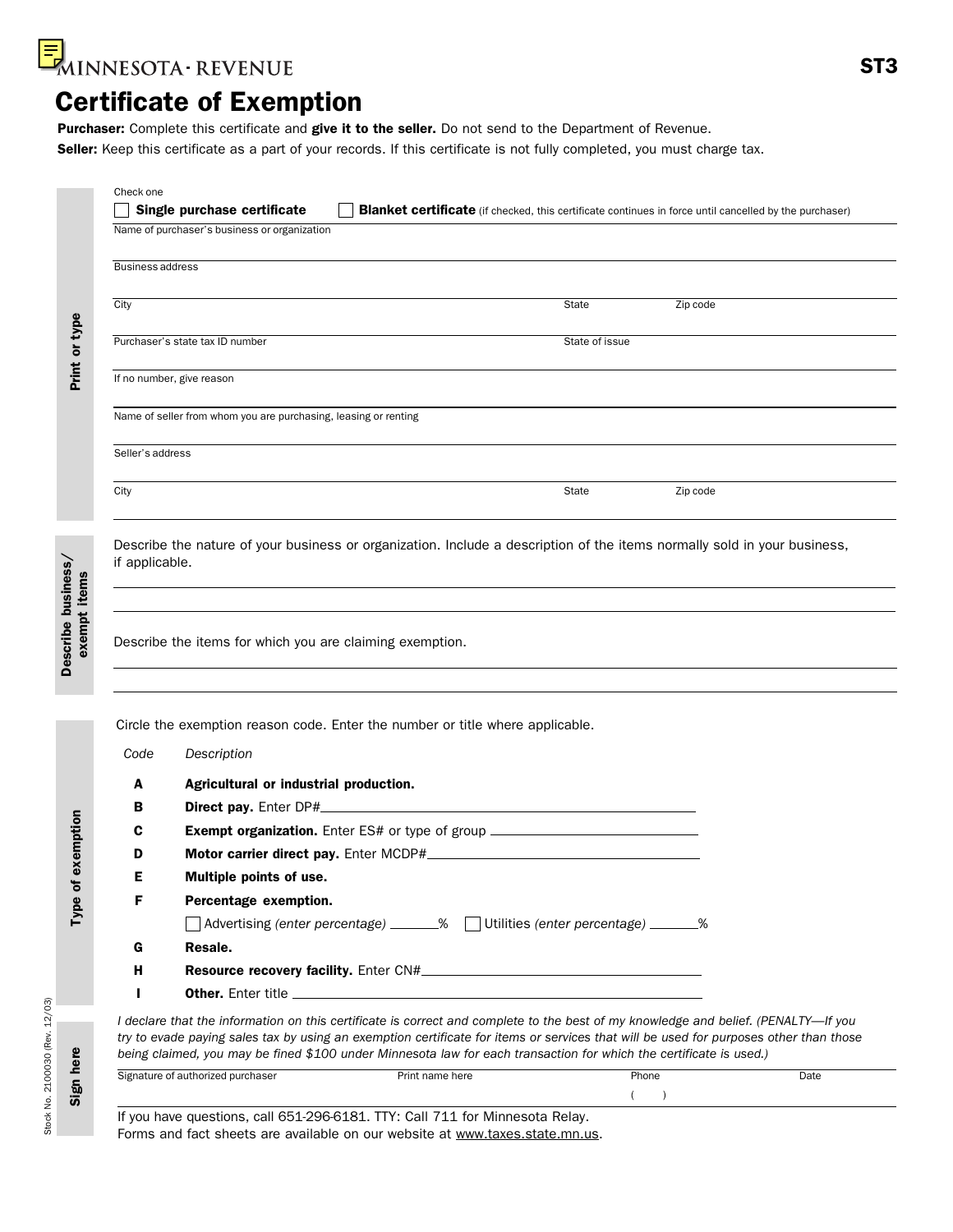### Exemption reason codes

*See the descriptions on pages 3 and 4 for more information about the following exemptions.*

#### A. Agricultural and industrial production

Materials and supplies used or consumed in agricultural or industrial production of items intended to be sold ultimately at retail. Does not cover machinery, tools (except qualifying detachable tools and special tooling), accessories, furniture and fixtures used to produce a product.

#### B. Direct pay

Direct-pay number issued by Department of Revenue. Cannot be used for meals, lodging and most services.

#### C. Exempt organizations

- Charitable (ES# required)
- Chore/homemaking services for elderly and disabled
- Federal government
- Hospitals
- Libraries
- Nursing homes
- Outpatient surgical centers
- Religious and educational (churches, schools, school districts, scouts, youth groups, etc.)
- Senior citizen group (ES# required)

#### D. Motor carrier direct pay

Motor carrier direct-pay number issued by Department of Revenue.

#### E. Multiple points of use

Services or electronically delivered computer software that is made available for use in more than one taxing jurisdiction at the same time.

#### F. Percentage exemptions

- Advertising materials for use outside Minnesota or local taxing area.
- Utilities used in agricultural or industrial production.

#### G. Resale

Items or services purchased for resale.

#### H. Resource recovery facility

Issued CN number by Department of Revenue.

#### I. Other exemptions

- Airflight equipment
- Ambulances
- Aquaculture production equipment
- Automatic fire-safety sprinkler systems
- Biosolids processing equipment
- Bullet-resistant body armor
- Emergency-vehicle accessories
- Emergency-rescue-vehicle repair
- Exempt publications
- Farm machinery
- Firefighter equipment
- Handicapped accessible (building materials)
- Handicapped accessible (vehicle costs)
- Horse materials
- Job opportunity building zones (JOBZ)
- Logging equipment
- Materials for business use in a state where no sales tax applies
- Materials used to provide taxable services
- Medical supplies for a health-care facility
- Packing materials used to ship household goods outside Minnesota
- Poultry feed
- Prizes used for games at fairs or other events lasting fewer than six days
- Repair or replacement parts used in another state/country as part of a maintenance contract
- Ship replacement parts and lubricants
- Ski area items
- State or local government agency from another state
- Taconite production items
- Telecommunications equipment
- Townships (gravel, machinery, and equipment used for road and bridge maintenance)
- TV commercials
- Veteran organizations
- Waste-management containers and compactors
- Wind energy systems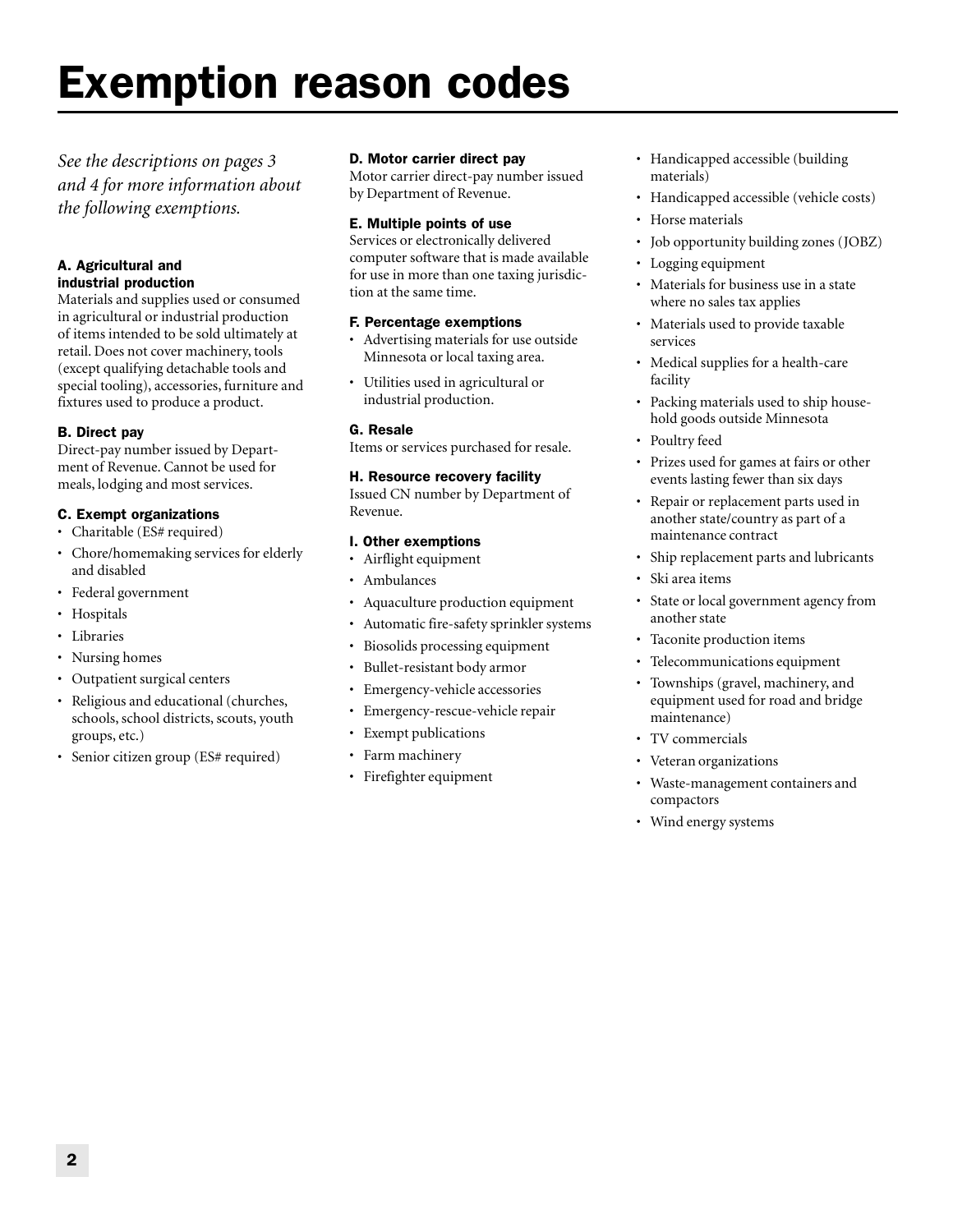# Exemption descriptions

*Use Form ST3,* Exemption Certificate, *to claim the following exemptions. Fact sheets are available for some of the items as noted. Call our office for details about other exemptions not listed here.*

#### Agricultural or industrial production.

Materials and supplies used or consumed in agricultural or industrial production of items intended to be sold ultimately at retail. Does not cover machinery, tools (except qualifying detachable tools and special tooling), accessories, furniture and fixtures used to produce a product. *Fact Sheet 100, Agricultural Production, or Fact Sheet 145, Industrial Production.*

**Direct pay.** Allows the buyer to pay sales tax on certain items directly to the state instead of to the seller. Applicants must be registered to collect sales tax in order to qualify and must apply for and receive approval and a DP# from the Department of Revenue. Enter the DP# on Form ST3.

Exempt organizations. Must be a government or nonprofit organization as described below. Cannot be used to buy meals and lodging exempt, except for the federal government.

- Charitable organizations. Must be operated exclusively for charitable purposes. You *must* apply for and receive an ES# from the Department of Revenue. Enter the number on Form ST3. (Some nonprofit organizations do not qualify for sales-tax exemption.)
- Chore/homemaking services purchased by a local government specifically for elderly and disabled.
- The federal government may provide purchaser orders, payment vouchers, work orders or complete Form ST3.
- Hospitals owned by a local government or that qualify as charitable under IRC  $501(c)(3)$  can use this certificate without an exemption number or *may* apply for an ES# from the Department of Revenue.
- Libraries. Includes public, county law, state agency, and the state and legislative libraries.
- Nursing homes owned by a local government or that qualify as charitable under IRC 501 (c)(3) can use Form ST3 without an exemption number or may apply for an ES# from the Department of Revenue.
- **•** Outpatient surgical centers that qualify as charitable under IRC  $501(c)(3)$ can use this certificate without an exemption number or *may* apply for an ES# from the Department of Revenue.
- Religious and educational organizations. Churches, schools, school districts, scouts, youth groups, etc., operated exclusively for religious or educational purposes can use Form ST3 without an exemption number or may apply for an ES# from the Department of Revenue.
- Senior citizen groups. Groups must limit membership to senior citizens age 55 or older, or under 55 but physically disabled. They *must* apply for and receive an ES# from the Department of Revenue and enter it on Form ST3.

Motor carrier direct pay. Allows motor carriers to pay tax directly to the state when they lease mobile transportation equipment or buy certain parts and accessories. Applicants must be registered for sales tax in order to apply. You must apply for, and receive approval and MCDP# from the Department of Revenue. Enter the MCDP# on Form ST3. *Fact Sheet 107, Interstate Motor Carriers.*

**Multiple points of use.** Taxable services or electronically delivered computer software that is made available for use in more than one taxing jurisdiction at the same time. Purchaser is responsible for apportioning and remitting the tax due to each taxing jurisdiction.

#### Percentage exemption.

- Percentage exemptions may be claimed for advertising materials for use outside Minnesota or local taxing area. Purchaser must enter exempt percentage on Form ST3. *Fact Sheet 133, Advertising – Creative Promotional Services.*
- Exemption applies to percent of **utilities** used in agricultural or industrial production. General space heating and lighting is not included in the exemption. Purchaser must enter exempt percentage on Form ST3. *Fact Sheets 100, Agricultural Production; and 129, Utilities Used in Production.*

**Resale.** Items or services must be purchased for resale in the normal course of business.

**Resource recovery facilities.** Applies to equipment used for processing solid or hazardous waste (after collection and before disposal) at a resource recovery facility. You must apply for and receive approval from the Department of Revenue. Enter the CN# on Form ST3.

### Other exemptions

Airflight equipment. Must be purchased by an airline company taxed under M.S. 270.071 through 270.079.

Ambulances (leases of vehicles used as ambulances). Must be used by an ambulance service licensed by the EMS Regulatory Board under section 144E.10.

#### Aquaculture production equipment.

Qualifying aquaculture production equipment, and repair or replacement parts used to maintain and repair it. *Fact Sheet 130, Aquaculture Production Equipment.*

#### Automatic fire-safety sprinkler sys-

tems. Fire-safety sprinkler systems and all component parts (including waterline expansions and additions) are exempt when installed in an existing residential dwelling, hotel, motel or lodging house that contains four or more dwelling units.

#### Biosolids processing equipment.

Equipment designed to process, dewater and recycle biosolids for wastewater treatment facilities of political subdivisions and materials incidental to installation of that equipment.

Bullet-resistant body armor. Must be purchased by a licensed peace officer, or a state or local law-enforcement agency.

Emergency rescue vehicle repair and replacement parts. Must be purchased by a government entity and attached to an emergency rescue vehicle. Emergency rescue vehicles are fire trucks, hook and ladder trucks, ambulances and pumper trucks. Marked squad cars and fire-chief cars are not considered rescue vehicles. *Fact Sheet 135, Fire Fighting, Police and Emergency Equipment.*

#### Emergency vehicle accessory items

used to initially equip marked police cars, fire trucks, hook and ladder trucks, pumper trucks and ambulances. *Fact Sheet 135, Fire Fighting, Police and Emergency Equipment.*

*Continued*